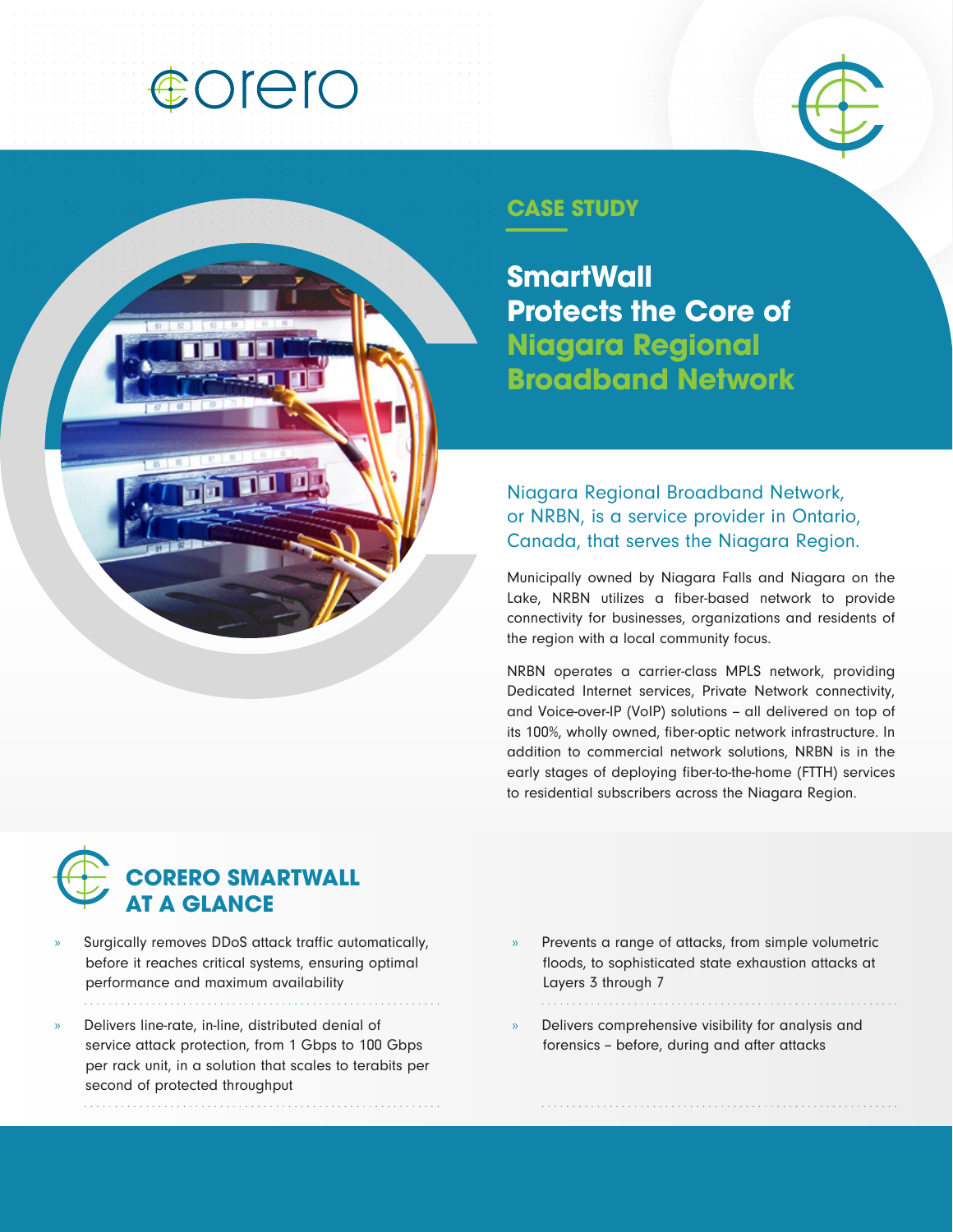#### NIAGARA REGIONAL BROADBAND NETWORK CASE STUDY CORERO NETWORK SECURITY



# **CHALLENGE**

Over the past few years, the company faced an ever-increasing threat of large-scale DDoS attacks against its network, and those of its customers. The mitigation steps that were previously effective could no longer keep up, and several of these large attacks impacted the services NRBN offered to clients.

"Before Corero, we knew of 1-2 large-scale attacks (greater than 10 Gbps) that hit our network each year," says Glenn Hynes, Director of Network Technology and Business Transformation at NRBN. "These attacks had a tremendous impact on NRBN's network. This was above and beyond the constant smaller attacks that impacted customers to varying degrees on a regular basis."

With the smaller attacks, customers needed to request NRBN to black-hole traffic upstream or create access lists manually to block particular types of attack. In addition, NRBN used manual interventions to detect, trace and mitigate any attacks. "This meant lost time and irritated customers," says Hynes.

The company began investigating alternate DDoS products and services in 2019, eventually chosing Corero's SmartWall in 2020, as the best solution to their problems.

"We were talking to numerous vendors but were unable to find an appropriate middle-ground or fit for the size of the organization and type of network we are," says Hynes. "After some extensive searching online and discussions with industry peers, we discovered Corero. Once the product was demonstrated to us, we saw the potential and realized it was a good fit."



"The costs involved in adding DDoS protection were a "necessary step to ensure the stability of our network," says Hynes. NRBN's customers can add DDoS protection as a value-add to their dedicated Internet services, with pricing for this protection scaling with the size of their Internet connection.

Given how much the security landscape has changed in the last year, Hynes expects that offering DDoS protection as a service will deliver greater value to NRBN's enterprise customers, while providing an additional source of revenue for the organization.